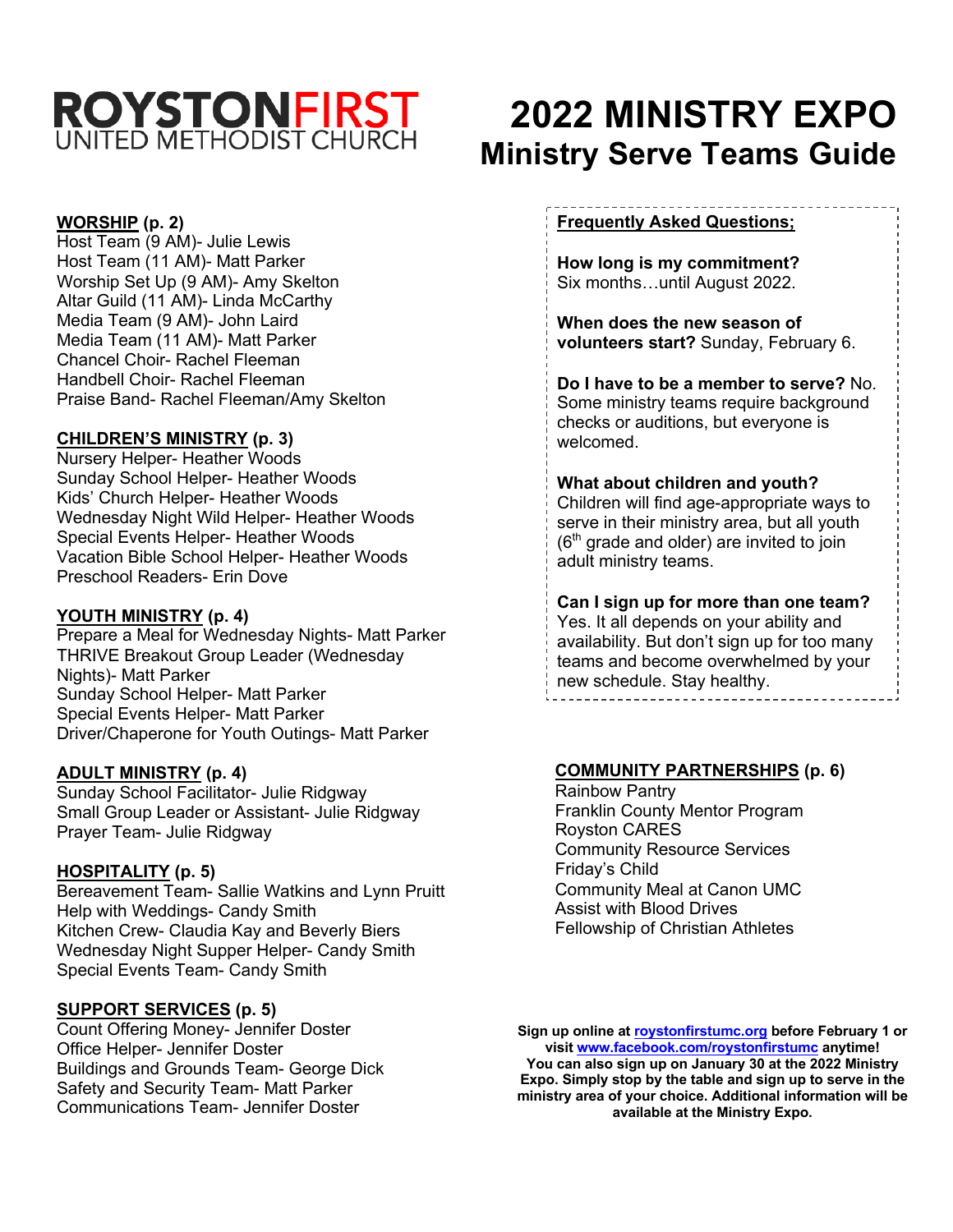# **WORSHIP**

#### **Host Team- Julie Lewis / 1southernjulie@gmail.com (9 AM) Matt Parker / matt@roystonfirstumc.org (11 AM)**

Join a team of people who get to create a welcoming environment for those who attend worship. Help set the tone each Sunday. Join in roles such as greeting, handing out Worship Bulletins, guiding folks in from the parking lot, and sharing a welcome gift. Helpers are assigned to a rotation and asked to work only one Sunday per month. *Serve at least once per month on a regular rotating schedule.*

#### **Worship Set Up (9 AM)- Amy Skelton / skeltonma@gmail.com**

This group works to help manage the sacred space on Sunday mornings for our contemporary worship service. Before each service, a team member will prep the room (including Sacraments), help with decorations, and work with others to enable the service to run smoothly. *Serve at least once per month on a regular rotating schedule and as needed for special events.*

#### **Altar Guild (11 AM)- Linda McCarthy / linda1here@gmail.com**

This group works to help manage the sacred space on Sunday mornings for our traditional worship service. Before each service, a team member will prep the room (including Sacraments), help with decorations, and work with others to enable the service to run smoothly. *Serve monthly on a rotating schedule and as needed for special events.*

#### **Media Team- John Laird / johnlaird1999@gmail.com (9 AM) Matt Parker / matt@roystonfirstumc.org (11 AM)**

This team brings worship to life by managing the sound, lights, and screen content during worship. There are three roles for each service – operating the sound board, controlling the lighting, and using a program to display media on the screen (contemporary service only). Training will occur to give you all the help you need. Prior experience is not needed, just a general comfort level with technology. Serve at contemporary and/or traditional worship services. The goal is to schedule you to serve at the style of worship you usually attend. *Serve at least once per month on a regular rotating schedule and as needed for special events.*

#### **Chancel Choir- Rachel Fleeman / rachel@roystonfirstumc.org**

Sing in the choir at the 11:00 worship service and special services, as necessary. Attend weekly choir rehearsal on Wednesday evenings. *Serve weekly and as available.*

#### **Handbell Choir- Rachel Fleeman / rachel@roystonfirstumc.org**

Be a ringer! Help with the choir at selected special services and periodically throughout the year in Sunday morning worship. Attend scheduled rehearsals. *Serve weekly and as available.*

#### **Praise Band- Rachel Fleeman / rachel@roystonfirstumc.org Amy Skelton / skeltonma@gmail.com**

If you play an instrument and/or sing with excellence and love the idea of serving God with your gifts as you lead God's people in worship, then sign up to be a part of our band. Auditions will be held, striving to create a spiritually strong, consistent group who works well together, takes the responsibility seriously and sounds awesome! *Serve as available and needed on a weekly basis. Signing up here will begin the audition process.*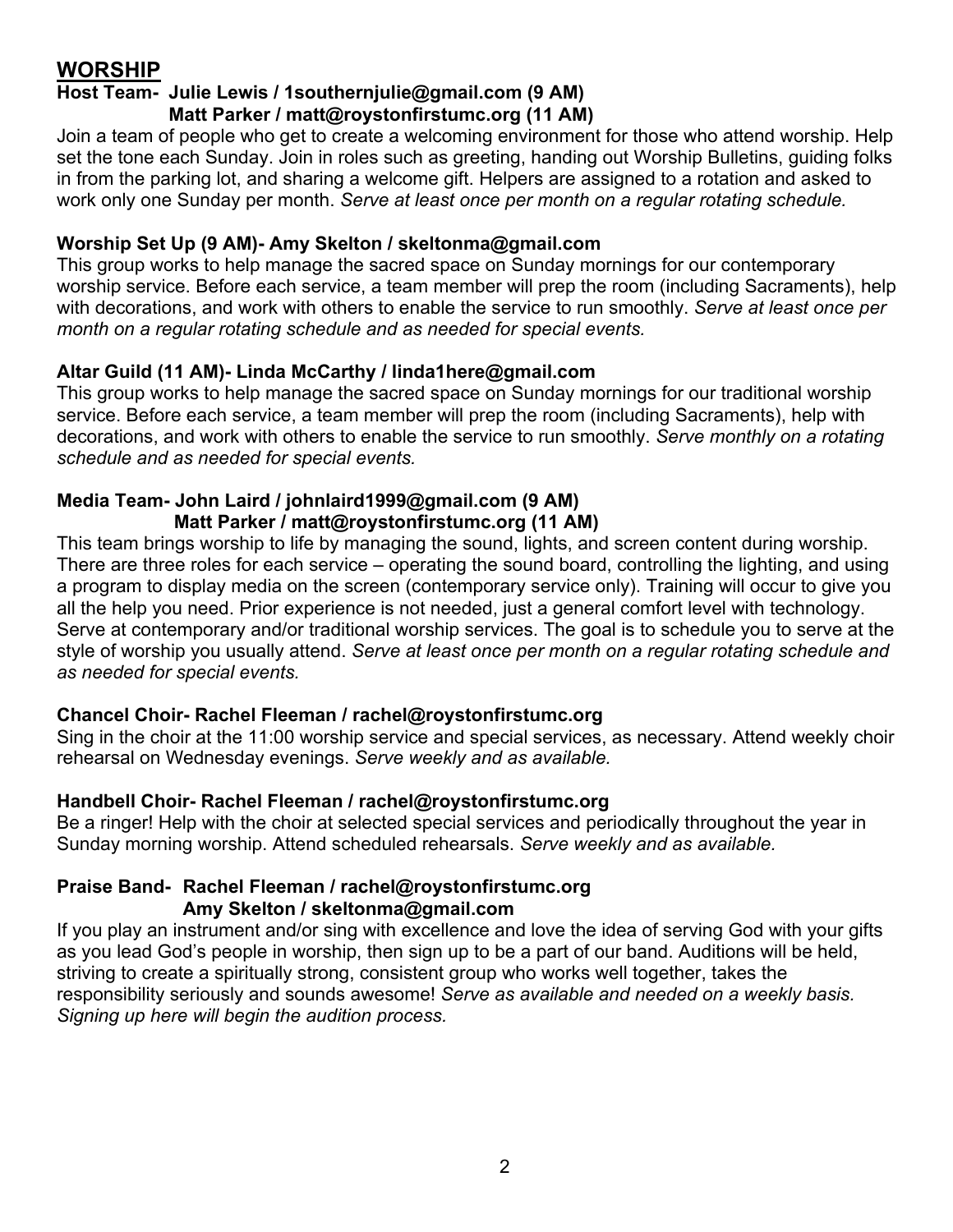# **CHILDREN'S MINISTRY**

#### **Nursery Helper – Heather Woods / heather@roystonfirstumc.org**

Take the best possible care of our most precious Sunday attenders and their parents. Love to hold babies and see the bright light in young minds and hearts? Join in. *Serve on a regular rotating schedule. Background check required.*

#### **Sunday School Helper- Heather Woods / heather@roystonfirstumc.org**

Help teach children about an active relationship with Jesus Christ using a prepared lesson and materials. Ages 4 through 5<sup>th</sup> grade. Helpers serve during 10 AM Sunday School hour. *Serve on a regular rotating schedule. Background check required.*

#### **Kids' Church Helper- Heather Woods / heather@roystonfirstumc.org**

Assist with our children's worship experience using a prepared lesson and materials. Ages 4 through 5th grade. Helpers serve during either our 9 AM and 11 AM worship services. *Serve on a rotational basis – usually one per month – at 9 AM and/or 11 AM. Background check required.*

#### **Wednesday Night Wild Helper- Heather Woods / heather@roystonfirstumc.org**

Assist in small groups of children's programming. Work with children as they do hands on activities to help learn a heart for God. Ages 4 through 5<sup>th</sup> grade. Helpers serve on Wednesday evenings from 5:45-7:45 PM. *Serve weekly for a semester (about 18 weeks). Background check required.*

#### **Special Events Helper- Heather Woods / heather@roystonfirstumc.org**

Assist with special events throughout the year (Easter Egg Hunt, Mother's Day, Father's Day, Harvest Fest, etc). *Time varies. Background check required.*

#### **Vacation Bible School Helper- Heather Woods / heather@roystonfirstumc.org**

Assist with Vacation Bible School from June 26-30, 2022. Several types of roles available including acting, small group shepherd, crafts, games, registration, and more. *Time varies. Background check required.*

#### **Preschool Reader- Erin Dove / preschool@roystonfirstumc.org**

Read a book to our preschool students during the week. Reading times will need to be scheduled with the teacher. *Time varies. Background check required.*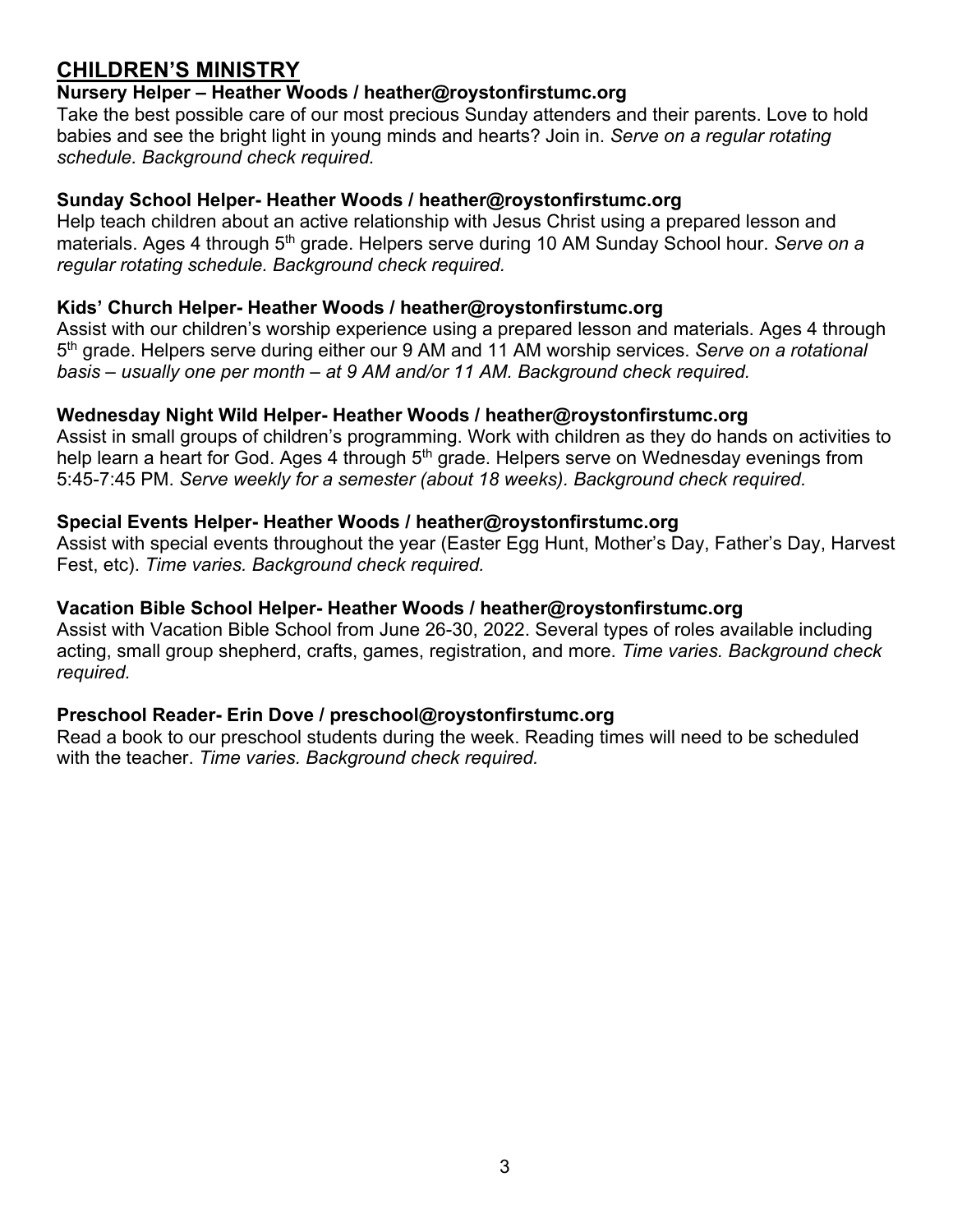# **YOUTH MINISTRY**

#### **Prepare a Meal for Wednesday Night- Matt Parker / matt@roystonfirstumc.org**

Prepare and serve a meal for youth on a Wednesday night. Schedule and suggested meals provided. *Serve on a rotation basis.*

#### **THRIVE Breakout Group Leader- Matt Parker / matt@roystonfirstumc.org**

Serve as a small group leader on Wednesday nights for youth in grades 6-12. You will be provided a curriculum and facilitators guide. *Serve weekly for a semester (about 18 weeks). Background check required.*

#### **Sunday School Helper- Matt Parker / matt@roystonfirstumc.org**

Help teach youth (grades 6-12) about an active relationship with Jesus Christ using a prepared lesson and materials. Helpers serve during 10 AM Sunday School hour. *Serve on a regular rotating schedule. Background check required.*

#### **Special Events Helper- Matt Parker / matt@roystonfirstumc.org**

Assist with special events throughout the year (Pancake Supper, retreats, mission trips, summer events, etc). *Time varies. Background check required.*

#### **Drive/Chaperone for Youth Outings- Matt Parker / matt@roystonfirstumc.org**

Drive and/or chaperone youth for special outings, events, and retreats. *Serve as needed. Background check required. Drivers must have a clean driving record.*

## **ADULT MINISTRY**

#### **Sunday School Facilitator- Julie Ridgway / jridgway1953@gmail.com**

Sunday School classes are opportunities for adults to grow in their understanding of God and how God works in our lives. Leaders help to facilitate discussion based on an approved curriculum. *Classes meet on Sunday morning at 10 AM. Preparation time may be 2-3 hours; varies on curriculum and nature of the group.*

#### **Small Group Leader or Assistant- Julie Ridgway / jridgway1953@gmail.com**

Small Groups are opportunities for individuals to grow in their understanding of God and how God works in our lives. Groups can meet on a short-term (6-8 weeks) or long-term (12 weeks or more; sometimes continuous) basis. The Assistant Leader will help the group leader with care concerns of group participants, and be available to fill in as needed in the absence of the leader. *Groups meet for 60-90 minutes one time per week. Preparation time may be 1-2 hours; varies on curriculum and nature of the group.*

#### **Prayer Team- Julie Ridgway / jridgway1953@gmail.com**

The Prayer Team commits to praying for those in the congregation and local community who express a desire for prayer. Additionally, the Prayer Team will meet to pray for the mission and ministries of the church. Volunteers will commit to being active in prayer and occasionally assisting in corporate prayer during worship services. *Serve time varies throughout the year.*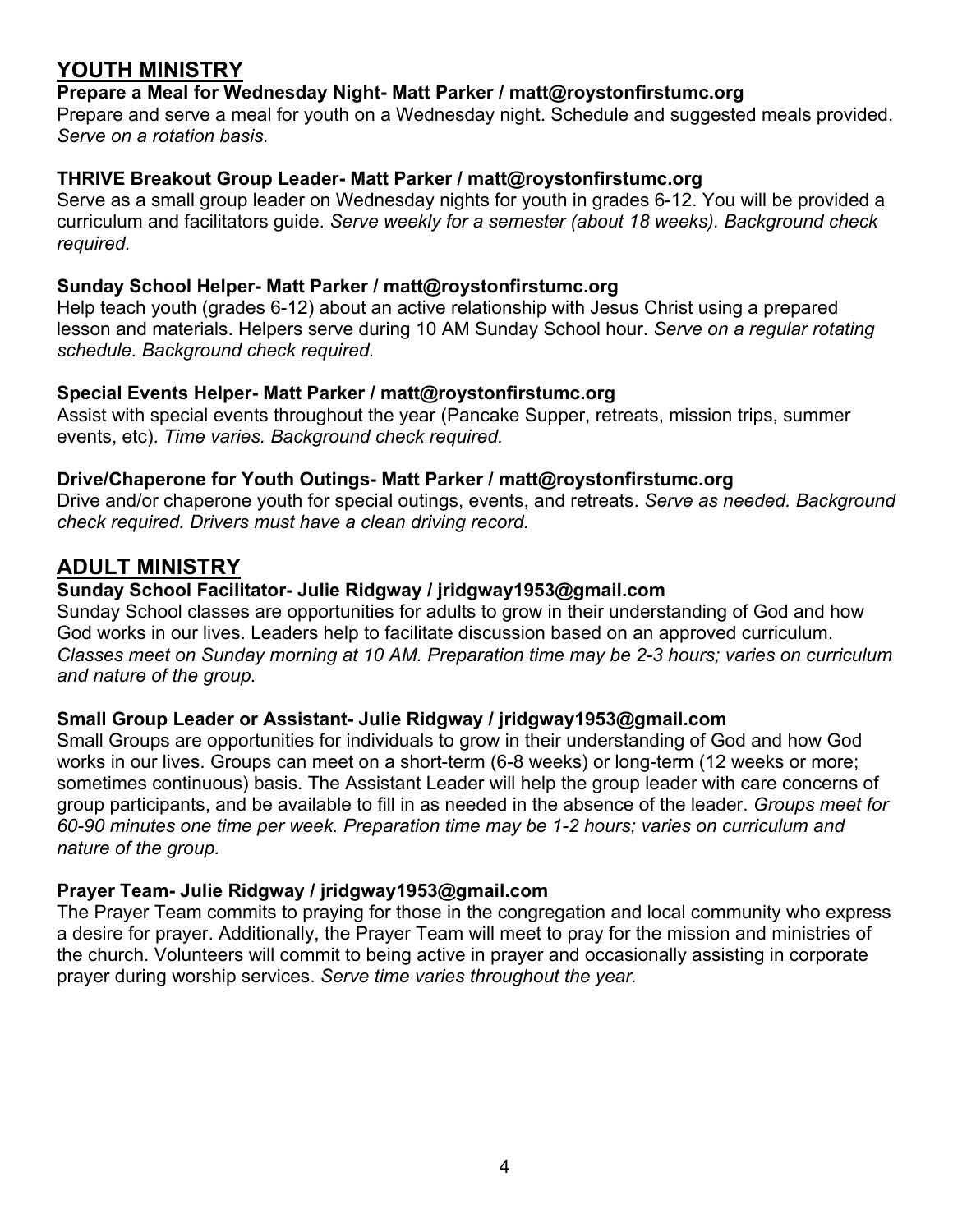# **HOSPITALITY**

#### **Bereavement Team- Lynn Pruitt / lapruitt35@gmail.com Sallie Watkins / salkinsabc@gmail.com**

Help with hosting families during funerals and memorial services at the church. Host by being the greeter, assisting with the meal, and clean up. *Serve as needed.*

#### **Help with Weddings- Candy Smith / smith2601@att.net**

Help with hosting weddings at the church. Host by being the greeter, preparing the facility for the wedding, setting the atmosphere, overseeing the ceremony and reception, and clean up. *Serve as needed.*

#### **Kitchen Crew- Beverly Biers / waynebiers@outlook.com Claudia Kay / 815claudia@gmail.com**

Help keep our kitchen clean and stocked with supplies. This crew will regularly monitor the kitchen and schedule work days to clean and stock the kitchen, as needed. *Serve as needed.*

#### **Wednesday Night Supper Helper- Candy Smith / smith2601@att.net**

Help with hosting Wednesday Night Suppers. Host by being the greeter/cashier, preparing the tables, setting the atmosphere, serving the meal, and clean up. A fun team that gets leftovers on a regular basis! *Serve on a rotating schedule at least once per month.*

#### **Special Events- Candy Smith / smith2601@att.net**

Assist with special events (usually held about once per month) by helping with set up, serving food, and clean up. *Serve on a rotating schedule or as needed.*

### **SUPPORT SERVICES**

#### **Count Offering Money- Jennifer Doster / jennifer@roystonfirstumc.org**

Meet with Jennifer on Monday morning to count the offering money from Sunday worship services. This usually requires about 30 minutes. *Serve on a rotating schedule.*

#### **Office Helper- Jennifer Doster / jennifer@roystonfirstumc.org**

Work with Jennifer to complete project type tasks such as data entry, answering phones, mailing, organization, and preparation for Sunday morning and church-wide events. *Serve as available on a regular weekly or monthly basis.*

#### **Buildings and Grounds Team- George Dick / coffeeman@thealpacabean.biz**

Help with upkeep and maintenance of facilities and lawn. This may include scheduled work days and working on projects as needed. *Serve as available.*

#### **Safety and Security Team- Matt Parker / matt@roystonfirstumc.org**

Help to promote a safe and secure campus by ensuring proper health and safety protocols are implemented and maintained. This opportunity is ideal for those in the medical field or first responders. *Serve as available on a regular weekly or monthly basis.*

#### **Communications Team- Jennifer Doster / jennifer@roystonfirstumc.org**

Help with planning and implementing the communication strategy of the church. This may include website maintenance, social media, print publications, and more. *Serve as available on a regular weekly or monthly basis.*